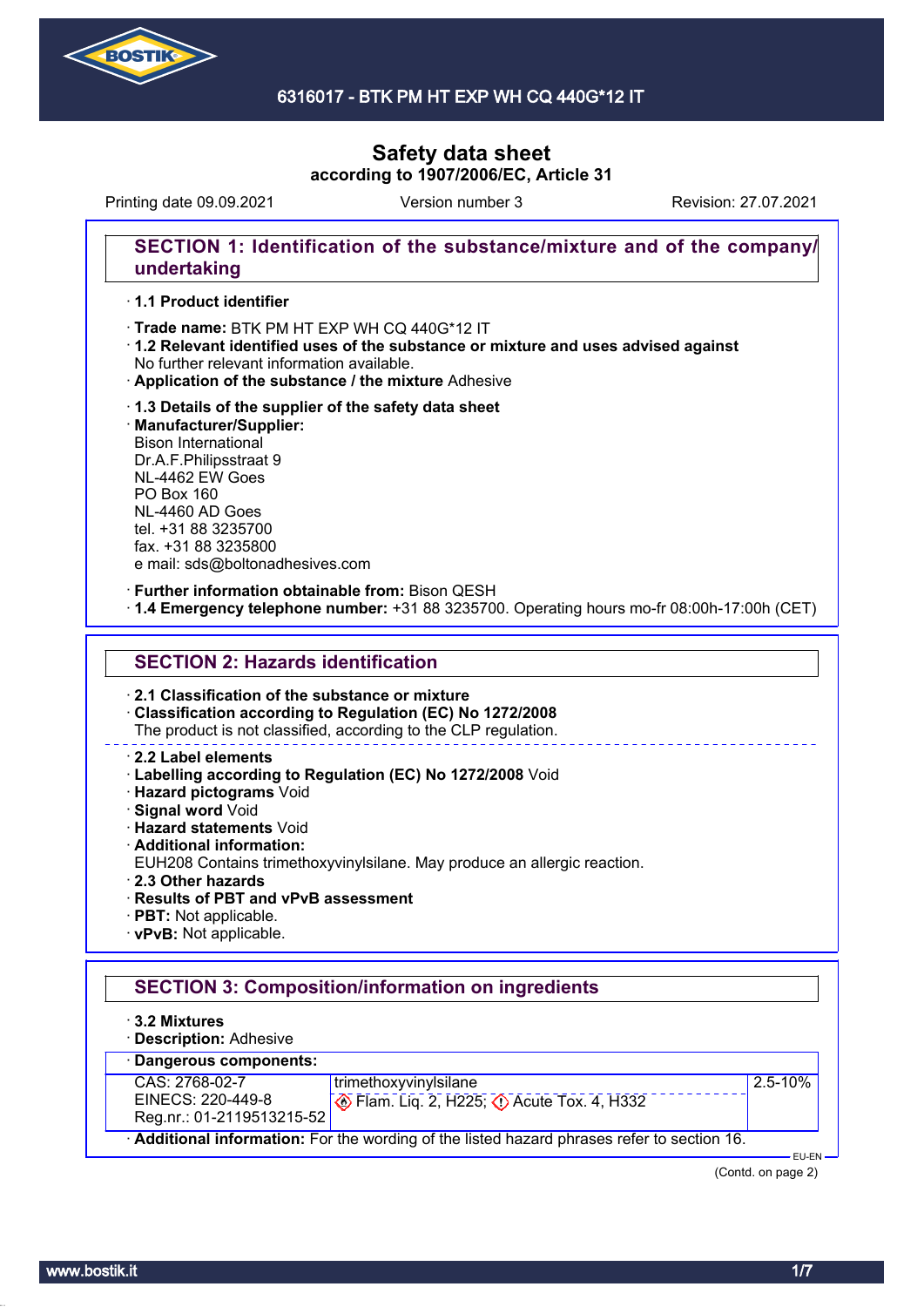

Printing date 09.09.2021 Version number 3 Revision: 27.07.2021

#### **Trade name: BTK PM HT EXP WH CQ 440G\*12 IT**

(Contd. of page 1)

### **SECTION 4: First aid measures**

- · **4.1 Description of first aid measures**
- · **General information:** No special measures required.

#### · **After inhalation:**

- Supply fresh air; consult doctor in case of complaints.
- No special measures required.
- · **After skin contact:** Generally the product does not irritate the skin.
- · **After eye contact:** Rinse opened eye for several minutes under running water.
- · **After swallowing:** If symptoms persist consult doctor.
- · **4.2 Most important symptoms and effects, both acute and delayed** No further relevant information available.
- · **4.3 Indication of any immediate medical attention and special treatment needed**
- No further relevant information available.

### **SECTION 5: Firefighting measures**

- · **5.1 Extinguishing media**
- · **Suitable extinguishing agents:**
- CO2, powder or water spray. Fight larger fires with water spray or alcohol resistant foam.
- · **5.2 Special hazards arising from the substance or mixture** No further relevant information available.
- · **5.3 Advice for firefighters**
- · **Protective equipment:** No special measures required.

### **SECTION 6: Accidental release measures**

- · **6.1 Personal precautions, protective equipment and emergency procedures** Not required.
- · **6.2 Environmental precautions:** Do not allow to enter sewers/ surface or ground water.
- · **6.3 Methods and material for containment and cleaning up:**
- Send for recovery or disposal in suitable receptacles.
- Absorb with liquid-binding material (sand, diatomite, acid binders, universal binders, sawdust).
- · **6.4 Reference to other sections**
- See Section 7 for information on safe handling.
- See Section 8 for information on personal protection equipment.

See Section 13 for disposal information.

### **SECTION 7: Handling and storage**

· **7.1 Precautions for safe handling** No special precautions are necessary if used correctly. · **Information about fire - and explosion protection:** No special measures required.

· **7.2 Conditions for safe storage, including any incompatibilities**

· **Storage:**

- · **Requirements to be met by storerooms and receptacles:** No special requirements.
- · **Information about storage in one common storage facility:** Not required.
- · **Further information about storage conditions:** None.
- · **Storage class:** 10

(Contd. on page 3) EU-EN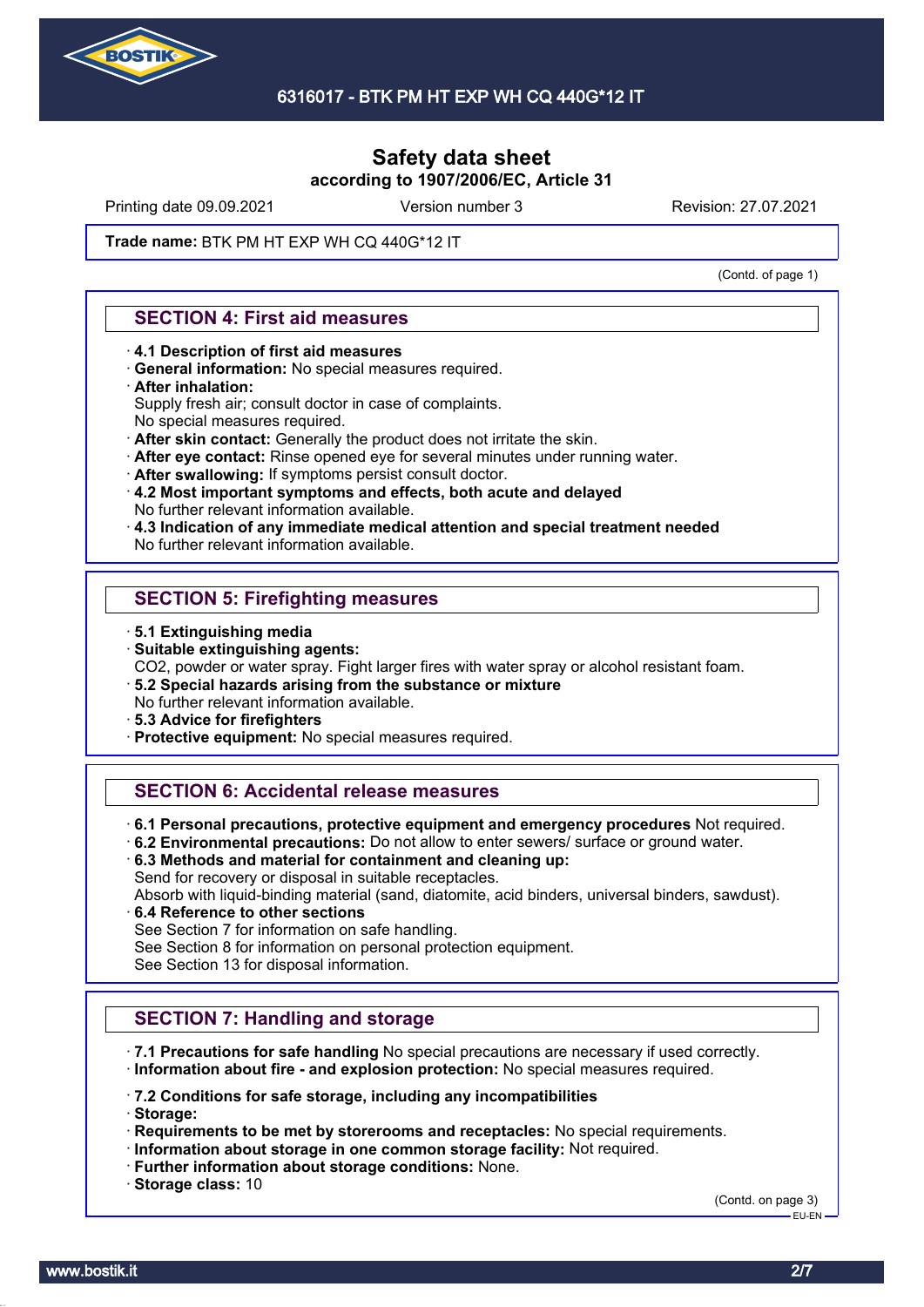

Printing date 09.09.2021 Version number 3 Revision: 27.07.2021

(Contd. of page 2)

**Trade name: BTK PM HT EXP WH CQ 440G\*12 IT** 

· **7.3 Specific end use(s)** No further relevant information available.

# **SECTION 8: Exposure controls/personal protection**

- · **8.1 Control parameters**
- · **Additional information about design of technical facilities:** No further data; see item 7.
- · **Ingredients with limit values that require monitoring at the workplace:**

The product does not contain any relevant quantities of materials with critical values that have to be monitored at the workplace.

- · **Additional information:** The lists valid during the making were used as basis.
- · **8.2 Exposure controls**
- · **Personal protective equipment:**
- · **General protective and hygienic measures:**
- The usual precautionary measures are to be adhered to when handling chemicals.

Wash hands before breaks and at the end of work.

- · **Respiratory protection:** Not required.
- · **Protection of hands:**

The glove material has to be impermeable and resistant to the product/ the substance/ the preparation.

Selection of the glove material on consideration of the penetration times, rates of diffusion and the degradation

· **Material of gloves**

Recommended thickness of the material: > 0,12 mm Nitrile rubber, NBR

· **Penetration time of glove material**

For the mixture of chemicals mentioned below the penetration time has to be at least 10 minutes (Permeation according to EN 374 Part 3: Level 1).

**Eye protection:** Goggles recommended during refilling

| <b>SECTION 9: Physical and chemical properties</b>                                                             |                                             |                      |  |
|----------------------------------------------------------------------------------------------------------------|---------------------------------------------|----------------------|--|
| 9.1 Information on basic physical and chemical properties<br>· General Information                             |                                             |                      |  |
| · Appearance:<br>Form:<br>Colour:                                                                              | Fluid<br>According to product specification |                      |  |
| · Odour:<br>Odour threshold:                                                                                   | Characteristic<br>Not determined.           |                      |  |
| · pH-value:                                                                                                    | Not determined.                             |                      |  |
| Change in condition<br>Melting point/freezing point:<br>Initial boiling point and boiling range: Undetermined. | Undetermined.                               |                      |  |
| · Flash point:                                                                                                 | 98 $°C$                                     |                      |  |
| · Flammability (solid, gas):                                                                                   | Not applicable.                             |                      |  |
| · Decomposition temperature:                                                                                   | Not determined.                             |                      |  |
|                                                                                                                |                                             | $(Contd.$ on page 4) |  |

EU-EN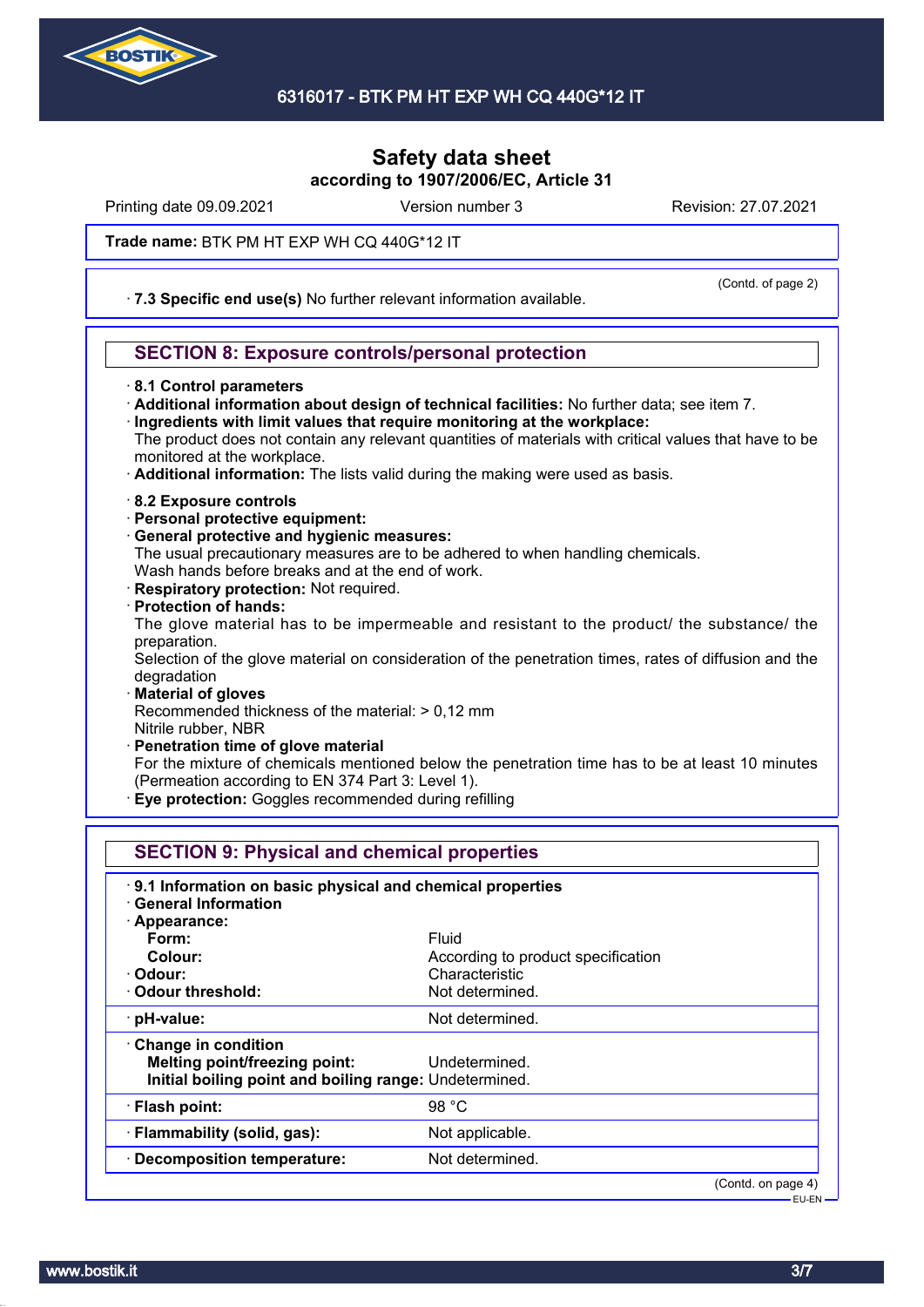

Printing date 09.09.2021 Version number 3 Revision: 27.07.2021

#### **Trade name: BTK PM HT EXP WH CQ 440G\*12 IT**

|                                           | (Contd. of page 3)                                                                                                                                                    |  |  |
|-------------------------------------------|-----------------------------------------------------------------------------------------------------------------------------------------------------------------------|--|--|
| · Auto-ignition temperature:              | Product is not selfigniting.                                                                                                                                          |  |  |
| <b>Explosive properties:</b>              | Product does not present an explosion hazard.                                                                                                                         |  |  |
| <b>Explosion limits:</b>                  |                                                                                                                                                                       |  |  |
| Lower:                                    | Not determined.                                                                                                                                                       |  |  |
| Upper:                                    | Not determined.                                                                                                                                                       |  |  |
| · Vapour pressure:                        | Not determined.                                                                                                                                                       |  |  |
| <b>Density:</b>                           | Not determined.                                                                                                                                                       |  |  |
| <b>Relative density</b>                   | Not determined.                                                                                                                                                       |  |  |
| · Vapour density                          | Not determined.                                                                                                                                                       |  |  |
| <b>Evaporation rate</b>                   | Not determined.                                                                                                                                                       |  |  |
| · Solubility in / Miscibility with        |                                                                                                                                                                       |  |  |
| water:                                    | Not miscible or difficult to mix.                                                                                                                                     |  |  |
| · Partition coefficient: n-octanol/water: | Not determined.                                                                                                                                                       |  |  |
| · Viscosity:                              |                                                                                                                                                                       |  |  |
| Dynamic:                                  | Not determined.                                                                                                                                                       |  |  |
| Kinematic:                                | Not determined.                                                                                                                                                       |  |  |
| · Solvent content:                        |                                                                                                                                                                       |  |  |
| <b>Organic solvents:</b>                  | $0.0 \%$                                                                                                                                                              |  |  |
| Solids content:                           | 79.5 %                                                                                                                                                                |  |  |
| ⋅ 9.2 Other information                   | All relevant physical data were determined for the<br>mixture. All non-determined data are not measurable or<br>not relevant for the characterization of the mixture. |  |  |

### **SECTION 10: Stability and reactivity**

- · **10.1 Reactivity** No further relevant information available.
- · **10.2 Chemical stability**
- · **Thermal decomposition / conditions to be avoided:**
- No decomposition if used according to specifications.
- · **10.3 Possibility of hazardous reactions** No dangerous reactions known.
- · **10.4 Conditions to avoid** No further relevant information available.
- · **10.5 Incompatible materials:** No further relevant information available.
- · **10.6 Hazardous decomposition products:** No dangerous decomposition products known.

### **SECTION 11: Toxicological information**

- · **11.1 Information on toxicological effects**
- · **Acute toxicity** Based on available data, the classification criteria are not met.
- · **Primary irritant effect:**

| $\cdot$ Skin corrosion/irritation                                                                 |           |              |                |                    |
|---------------------------------------------------------------------------------------------------|-----------|--------------|----------------|--------------------|
| Component                                                                                         | CAS No.   | Method       | <b>Species</b> | Conclusion         |
| Vinvltrimethoxysilane                                                                             | 2768-02-7 | OECD No. 429 | mouse, dermal  | no sensitisation   |
| · Serious eye damage/irritation Based on available data, the classification criteria are not met. |           |              |                |                    |
|                                                                                                   |           |              |                | (Contd. on page 5) |

EU-EN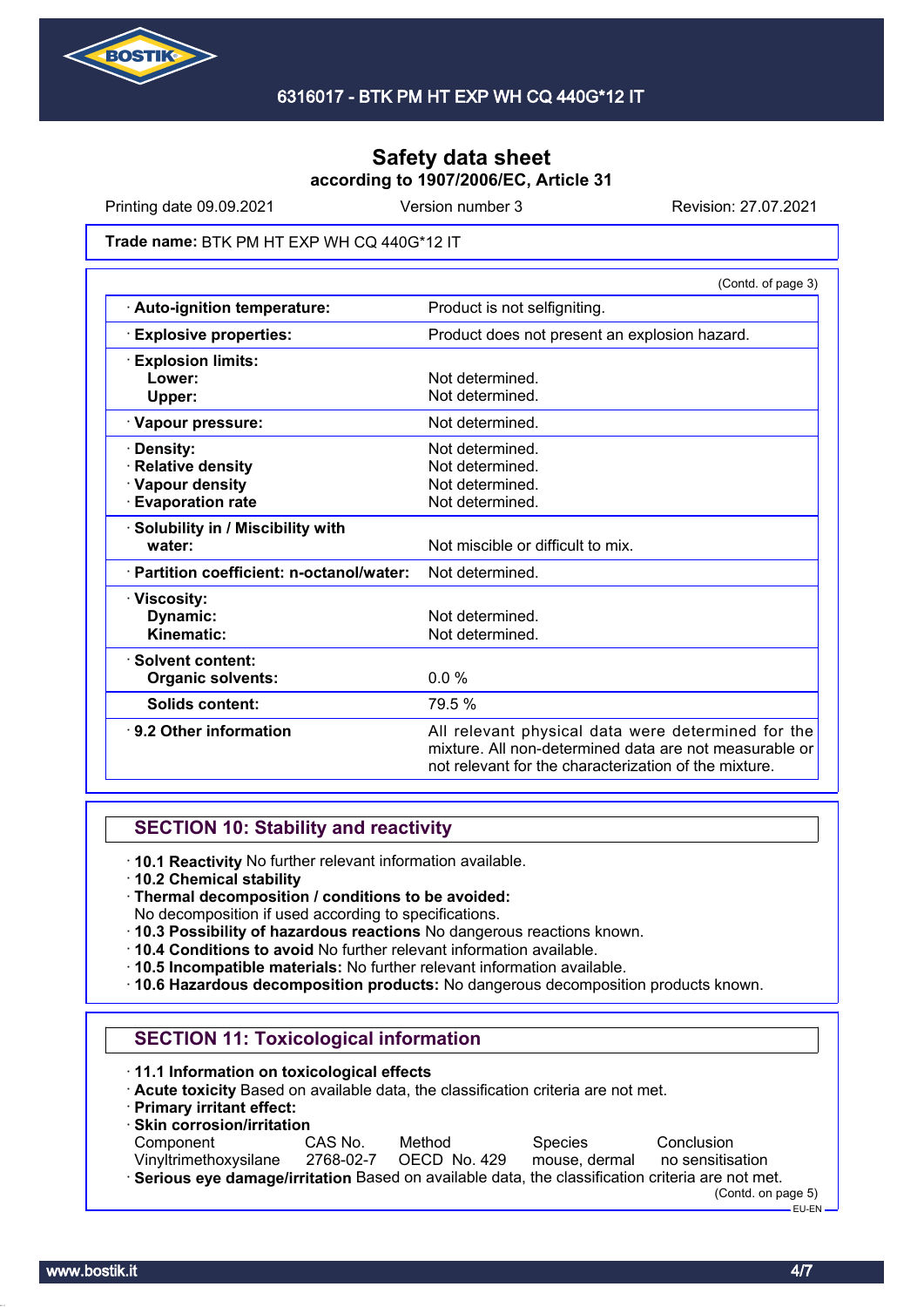

Printing date 09.09.2021 Version number 3 Revision: 27.07.2021

(Contd. of page 4)

#### **Trade name: BTK PM HT EXP WH CQ 440G\*12 IT**

· **Respiratory or skin sensitisation** Based on available data, the classification criteria are not met. · **Additional toxicological information:**

- · **Acute effects (acute toxicity, irritation and corrosivity)** Not applicable.
- · **Sensitisation** Not applicable.

· **Repeated dose toxicity** Not applicable.

- · **CMR effects (carcinogenity, mutagenicity and toxicity for reproduction)**
- · **Germ cell mutagenicity** Not applicable.
- · **Carcinogenicity** Based on available data, the classification criteria are not met.
- · **Reproductive toxicity** Based on available data, the classification criteria are not met.
- · **STOT-single exposure** Based on available data, the classification criteria are not met.
- · **STOT-repeated exposure** Based on available data, the classification criteria are not met.
- · **Aspiration hazard** Based on available data, the classification criteria are not met.

## **SECTION 12: Ecological information**

- · **12.1 Toxicity**
- · **Aquatic toxicity:** No further relevant information available.
- · **12.2 Persistence and degradability** No further relevant information available.
- · **12.3 Bioaccumulative potential** No further relevant information available.
- · **12.4 Mobility in soil** No further relevant information available.
- · **Additional ecological information:**
- · **General notes:**

Water hazard class 1 (German Regulation) (Self-assessment): slightly hazardous for water Do not allow undiluted product or large quantities of it to reach ground water, water course or sewage system.

- · **12.5 Results of PBT and vPvB assessment**
- · **PBT:** Not applicable.
- · **vPvB:** Not applicable.
- · **12.6 Other adverse effects** No further relevant information available.

### **SECTION 13: Disposal considerations**

- · **13.1 Waste treatment methods**
- · **Recommendation**

Must not be disposed together with household garbage. Do not allow product to reach sewage system.

Disposal must be made according to official regulations.

- · **Uncleaned packaging:**
- **Recommendation:** Disposal must be made according to official regulations.

# **SECTION 14: Transport information**

· **14.1 UN-Number**

ADR/ADN, IMDG, IATA not regulated

-

ADN **ADN** not regulated

(Contd. on page 6) EU-EN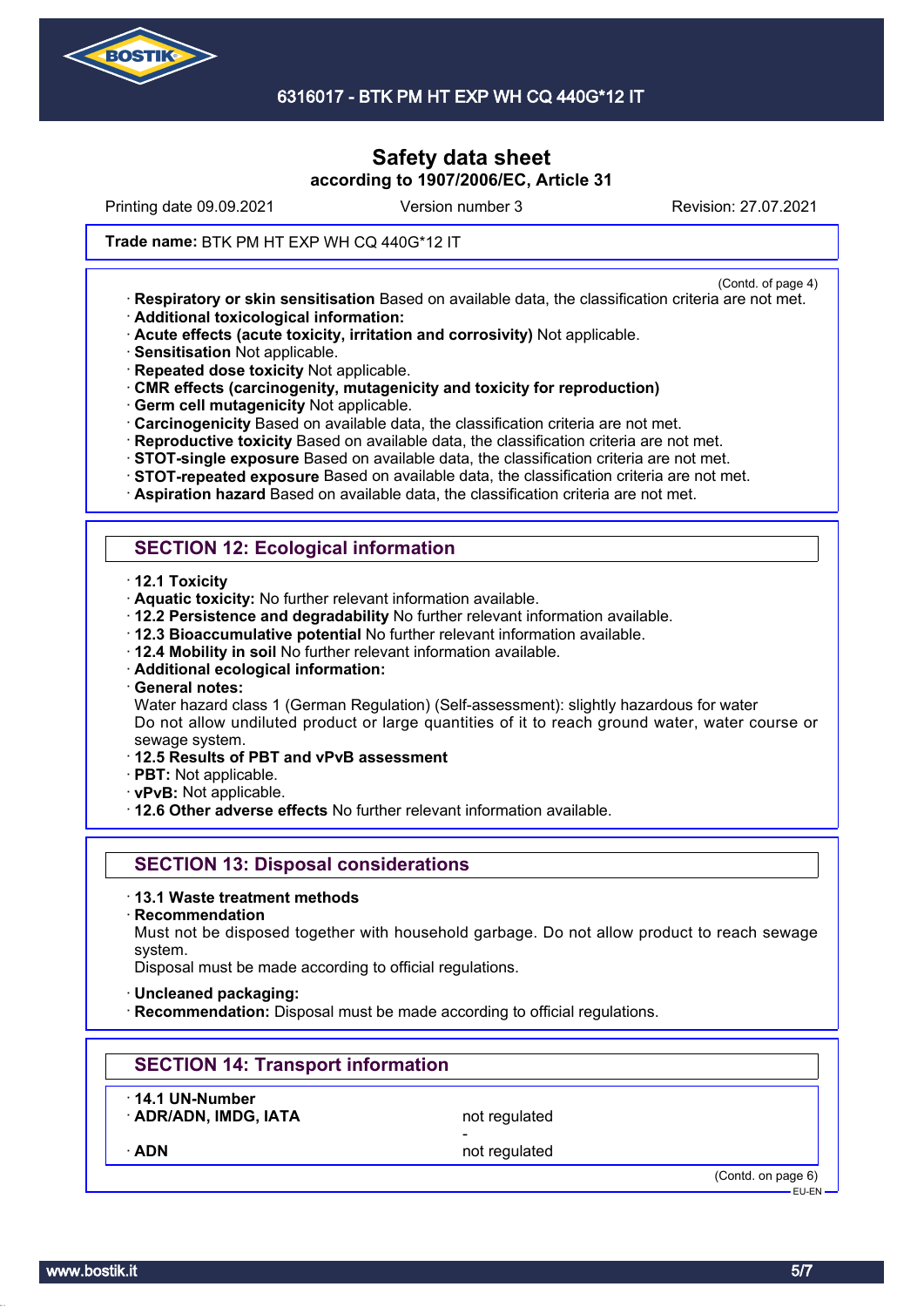

Printing date 09.09.2021 Version number 3 Revision: 27.07.2021

#### **Trade name: BTK PM HT EXP WH CQ 440G\*12 IT**

|                                                                            | (Contd. of page 5)                                                                                                                                                  |
|----------------------------------------------------------------------------|---------------------------------------------------------------------------------------------------------------------------------------------------------------------|
| 14.2 UN proper shipping name<br>· ADR/ADN, ADN, IMDG, IATA                 | not regulated                                                                                                                                                       |
| 14.3 Transport hazard class(es)                                            |                                                                                                                                                                     |
| · ADR/ADN, ADN, IMDG, IATA<br>· Class                                      | not regulated                                                                                                                                                       |
| 14.4 Packing group<br>· ADR/ADN, IMDG, IATA                                | not regulated                                                                                                                                                       |
| 14.5 Environmental hazards:                                                | Not applicable.                                                                                                                                                     |
| 14.6 Special precautions for user                                          | Not applicable.                                                                                                                                                     |
| 14.7 Transport in bulk according to Annex II<br>of Marpol and the IBC Code | Not applicable.                                                                                                                                                     |
| · Transport/Additional information:                                        | Not dangerous according to the above<br>specifications.                                                                                                             |
| $\cdot$ IMDG<br>· Remarks:                                                 | Under certain conditions substances in Class 3<br>(flammable liquids) can be classified in<br>packinggroup III.<br>See IMDG, Part 2, Chapter 2.3, Paragraph 2.3.2.2 |
| · UN "Model Regulation":                                                   | not regulated                                                                                                                                                       |

### **SECTION 15: Regulatory information**

- · **15.1 Safety, health and environmental regulations/legislation specific for the substance or mixture**
- · **Directive 2012/18/EU**
- · **Named dangerous substances ANNEX I** None of the ingredients is listed.
- · **DIRECTIVE 2011/65/EU on the restriction of the use of certain hazardous substances in electrical and electronic equipment – Annex II**

None of the ingredients is listed.

· **REGULATION (EU) 2019/1148**

· **Annex I - RESTRICTED EXPLOSIVES PRECURSORS (Upper limit value for the purpose of licensing under Article 5(3))**

None of the ingredients is listed.

#### · **Annex II - REPORTABLE EXPLOSIVES PRECURSORS**

None of the ingredients is listed.

· **15.2 Chemical safety assessment:** A Chemical Safety Assessment has not been carried out.

### **SECTION 16: Other information**

This information is based on our present knowledge. However, this shall not constitute a guarantee for any specific product features and shall not establish a legally valid contractual relationship.

(Contd. on page 7) EU-EN